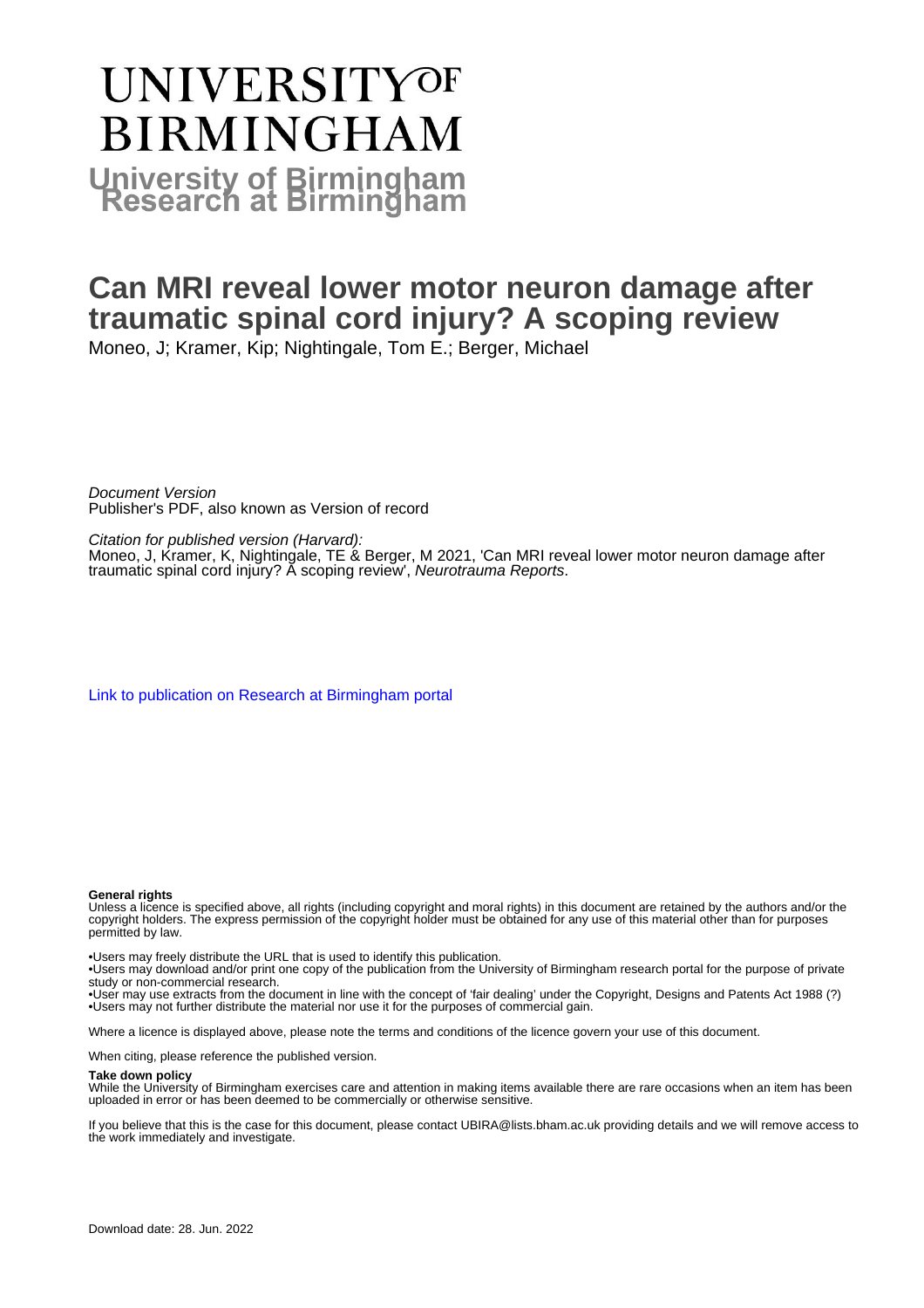## Neurotrauma<br>Reports Mary Ann Liebert, Inc. & publishers

Open camera or QR reader and scan code to access this article and other resources online.



ORIGINAL ARTICLE Open Access

## Can Magnetic Resonance Imaging Reveal Lower Motor Neuron Damage after Traumatic Spinal Cord Injury? A Scoping Review

Jethro Moneo,<sup>1</sup> John L.K. Kramer,<sup>2,3</sup> Thomas E. Nightingale,<sup>5</sup> and Michael J. Berger<sup>2-4,\*</sup>

#### Abstract

Restoring muscle function to patients with spinal cord injuries (SCIs) will invariably require a functioning lower motor neuron (LMN). As techniques such as nerve transfer surgery emerge, characterizing the extent of LMN damage associated with SCIs becomes clinically important. Current methods of LMN diagnosis have inherent limitations that could potentially be overcome by the development of magnetic resonance imaging (MRI) biomarkers: specific features on MRI that are indicative of LMN integrity. To identify research on MRI biomarkers of LMN damage in the acute phase after SCI, we searched PubMed, EMBASE, MEDLINE, and the Cochrane Central Register of Controlled Trials for articles published from inception to April 27, 2021. Overall, 2 of 58 unique articles screened met our inclusion criteria, both of which were small studies. We therefore identify MRI biomarkers of LMN damage overlying SCI as a notable gap in the literature. Because of the lack of existing literature on this specific problem, we further our discussion by examining concepts explored in research characterizing MRI biomarkers of spinal cord and neuronal damage in different contexts that may provide value in future work to identify a biomarker for LMN damage in SCI. We conclude that MRI biomarkers of LMN damage in SCI is an underexplored, but promising, area of research as emerging, function-restoring therapies requiring this information continue to advance.

Keywords: diffusion tensor imaging; lower motor neuron; magnetic resonance imaging; nerve transfer surgery; spinal cord injury

#### Introduction

Voluntary muscle movement requires an intact neuronal pathway in which cortical inputs travel down the spinal cord as upper motor neurons (UMNs), which synapse onto lower motor neurons (LMNs) in the ventral horn at a specific vertebral level, before exiting the cord to travel peripherally to the target muscle (Fig. 1A). Spinal cord injuries (SCIs) are typically conceptualized as damage to the UMN pathways; however, superimposed LMN damage at or within several

<sup>1</sup>MD Program, Faculty of Medicine, <sup>3</sup>School of Kinesiology, <sup>4</sup>Division of Physical Medicine and Rehabilitation, Department of Medicine, University of British Columbia, Vancouver, British Columbia, Canada.

<sup>&</sup>lt;sup>2</sup>International Collaboration on Repair Discoveries (ICORD), Vancouver, British Columbia, Canada.

<sup>&</sup>lt;sup>5</sup>School of Sport, Exercise and Rehabilitation Sciences, University of Birmingham, Birmingham, United Kingdom.

<sup>\*</sup>Address correspondence to: Michael J. Berger, MD, PhD, FRCPC, CSCN (EMG), ICORD-Blusson Spinal Cord Centre, 818 West 10th Avenue, Vancouver, British Columbia, Canada V5Z 1M9; E-mail: mikeberger38@gmail.com

<sup>©</sup> Jethro Moneo et al., 2021; Published by Mary Ann Liebert, Inc. This Open Access article is distributed under the terms of the Creative Commons License [CC-BY] (http://creativecommons.org/licenses/by/4.0), which permits unrestricted use, distribution, and reproduction in any medium, provided the original work is properly cited.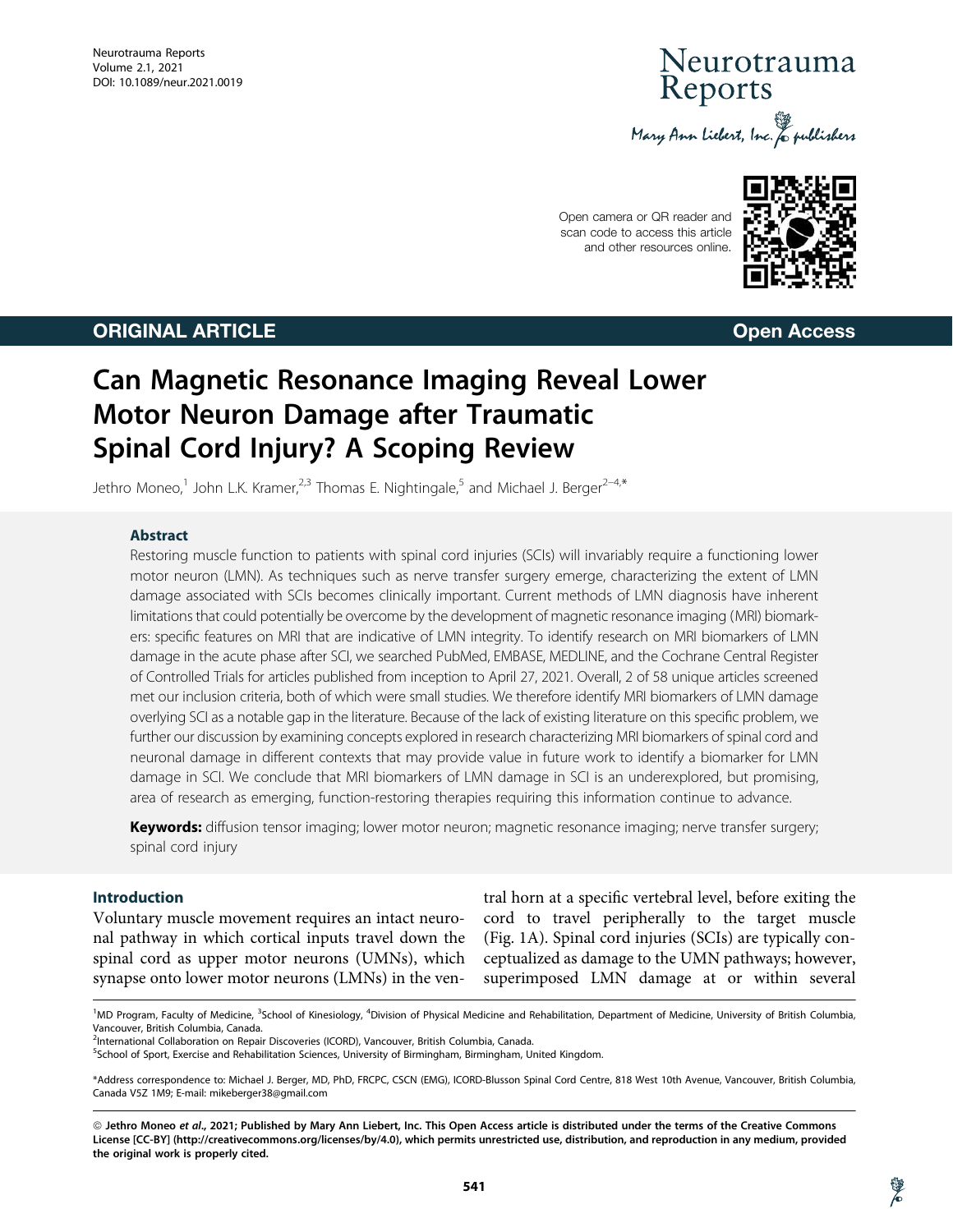segments of the neurological level of injury often  $occurs.<sup>1-3</sup>$  The integrity of LMNs is not routinely assessed, but is critical to the success of emerging treatments with the potential to restore meaningful functions to patients, such as nerve transfer surgery. $4,5$ The timeline for restoring LMN function is limited by irreversible atrophy and fibrosis that occur in muscle after  $12-18$  months of denervation.<sup>6</sup> Electrodiagnosis is currently the common method for diagnosis of LMN damage, but is not possible until Wallerian degeneration progresses sufficiently (i.e., 3–4 weeks after  $injury$ .

Further, the early period after SCI is one of great uncertainty for clinicians and patients where the focus is on lifesaving measures, mitigating secondary complications of injury, and conveying information about prognosis. To facilitate improved diagnosis of LMN damage after SCI, we conducted a scoping review to identify existing research involving the use of conventional or quantitative magnetic resonance imaging (MRI) features as biomarkers of LMN damage in SCI. To inform this discussion, we provide a a brief overview of the pathophysiology of LMN damage in SCI, clinical relevance of characterizing LMN damage, and rationale for developing MRI biomarkers.

#### Pathophysiology of lower motor neuron damage in spinal cord injury

Coulet and colleagues<sup>1</sup> were the first to incorporate LMN viability into a conceptual framework of muscle paralysis in SCI. They described three levels of SCI; the functional segment above the lesion; the sublesional cord, with paralysis resulting from damaged corticospinal inputs, despite intact LMNs; and the segment of spinal cord and associated nerve roots (termed the "injured metamere") at the level of the lesion, with combined UMN and LMN damage underlying paralysis. Within the injured metamere, patterns of LMN



FIG. 1. (A) The pathway for voluntary muscle control involves signal transmission from the motor cortex by upper motor neurons (UMNs), which decussate at the medulla of the brainstem, before traveling down the spinal cord and synapsing with a lower motor neuron (LMN), that then travels peripherally to innervate a skeletal muscle. (B) The viability of UMNs and LMNs is variable at the lesional and perilesional segments in a traumatic spinal cord injury. Above the lesion site (supralesional), all components of the pathway are intact and voluntary muscle activity is unchanged. Below the lesion site (sublesional), the UMN is damaged or has lost its supraspinal input, but the LMN pathways are intact. At the lesion site, both the UMN and LMNs are damaged. In the regions directly adjacent to the lesion site (caudal supralesional and cranial sublesional), there may be variable UMN and LMN integrity. Adapted from: Archives of Physical Medicine and Rehabilitation, Vol. 97/6, Anne M. Bryden, Harry A. Hoyen, Michael W. Keith, Melvin Mejia, Kevin L. Kilgore, and Gregory A. Nemunaitis, Upper extremity assessment in tetraplegia: the importance of differentiating between upper and lower motor neuron paralysis, pages S97–S104, copyright (2016), with permission from Elsevier.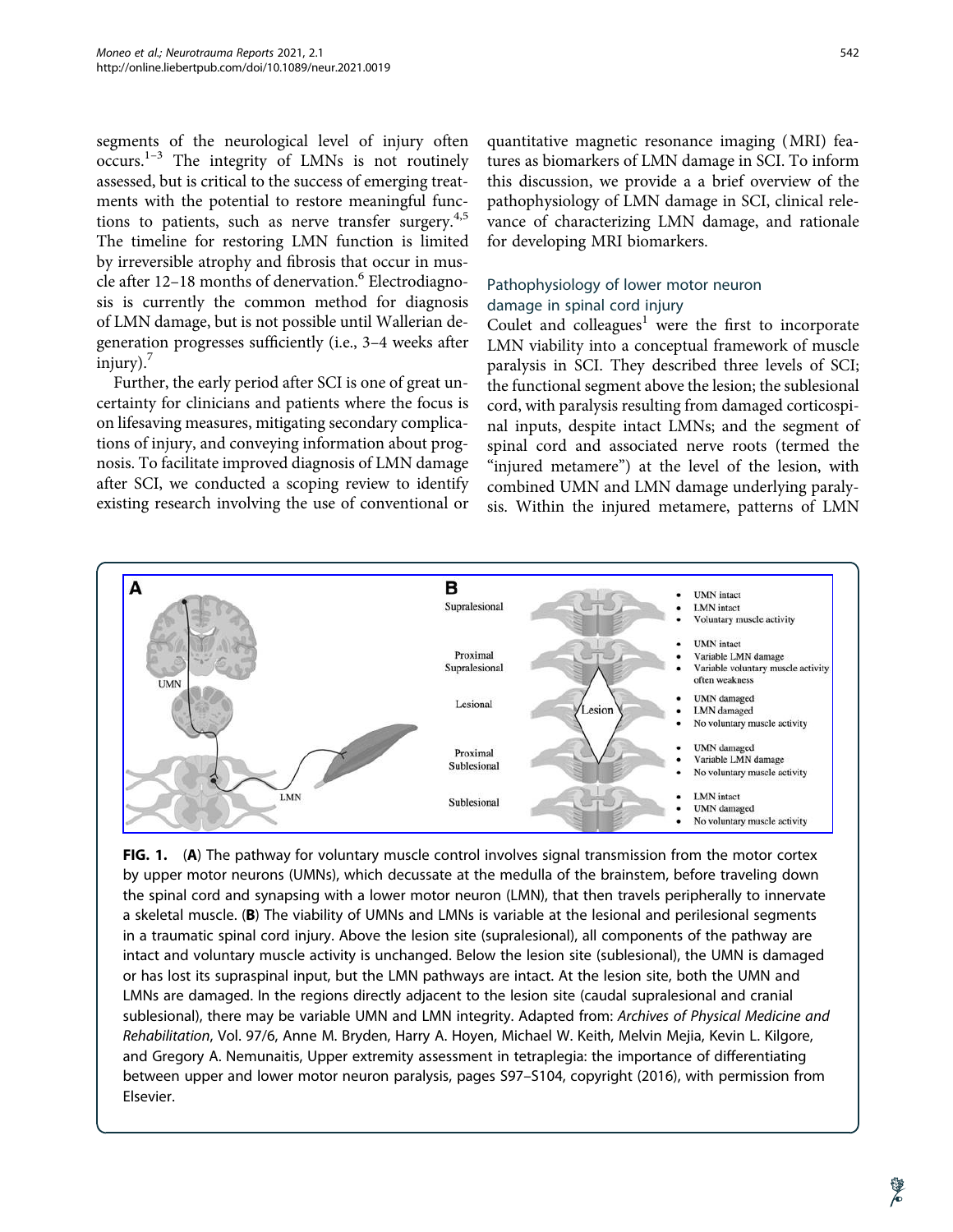integrity were variable because of the heterogeneous nature of trauma in SCI, causing differences in the longitudinal and axial extent of damage. Bryden and colleagues<sup>8</sup> subsequently further stratified this concept by adding proximal supra and sublesional segments that possess variable amounts of LMN viability (Fig. 1B).

SCI can damage LMNs at any point along their course. Direct intraspinal anterior horn damage from the initial contusion, laceration, or compression injury can lead to apoptotic, necrotic, or excitotoxic death of the anterior horn cells.<sup>9</sup> Endothelial cell death of blood vessels causes hemorrhage, which disrupts the oxygen and nutrient supply to the anterior horn cells, followed by an inflammatory response that leads to edema.<sup>10</sup> Outside the spinal cord, LMN damage can result from compression, laceration, or avulsion of the ventral root, spinal nerve, or brachial plexus attributable to associated vertebral fracture or ligamental tearing.<sup>11–13</sup> Finally, damage to peripheral nerves is common in patients with SCI attributable to chronic entrapment from wheelchair use and repetitive transfers (e.g., carpal tunnel syndrome).<sup>14,15</sup>

#### Clinical relevance of lower motor neuron integrity

Emergence of nerve transfer surgery highlights a critical role for assessing LMN damage in patients with SCI.<sup>5,16</sup> Nerve transfers involve coapting a relatively expendable nerve or nerve fascicle from above the spinal cord lesion site to an LMN exiting the spinal cord below the lesion, thereby restoring voluntary control to a functionally important muscle group.<sup>5</sup> Nerve transfers have several key advantages compared to more commonly used tendon transfer procedures: They do not require long periods of post-operative immobilization, do not alter the biomechanics of the repaired muscle, and may allow for nuanced motor control. $17$ The caveat to this procedure is that the recipient LMN must be intact, or else the procedure must be performed before the denervated muscles undergo irreversible atrophy and fibrosis after  $12-18$  months.<sup>6</sup> If the LMN is intact, the time frame of nerve transfer is theoretically unlimited, with a report of successful nerve transfer 13 years after SCI.<sup>18</sup> Beyond nerve transfer procedures, an intact LMN is essential for any attempts at curative therapy or rehabilitation efforts that aim to restore muscle strength. Determining the extent of LMN injury is therefore crucial for optimal decision making in therapies with the potential to meaningfully improve function and quality of life.

#### Current methods of lower motor neuron assessment

Formalized LMN testing in SCI is often overlooked clinically. Paralysis is defined as such without investigation into the cause, be it UMN, LMN, or peripheral nerve, given that there has historically been little that can be done with this information.<sup>19</sup> Additionally, managing the complex pathophysiological, psychosocial, and medical aspects of such a life-altering event in a timely and patient-centered manner can leave both physician and patient with little desire for complex and specialized LMN-diagnostic procedures. However, as the clinical importance of characterizing the lesion type grows, serial evaluation of the LMN will likely be warranted. Currently, electrodiagnosis is the most common technique to diagnose LMN damage and usually includes semiquantitative needle electromyography (EMG), in which the electrical activity of muscles is observed to detect patterns associated with denervation, and nerve conduction studies, in which the integrity of neurons is tested by stimulating the neurons and recording over nerves/muscles of interest.

The utility of electrodiagnosis is limited in the acute phase after SCI because it requires Wallerian degeneration to occur before testing will show results; nerve conduction studies require at least 2 weeks, and needle EMG requires at least 4–6 weeks to elapse after injury for changes associated with denervation to reliably present.<sup>20,21</sup> These tests also require specialized personnel, invasive needle testing, and patient cooperation, which can be especially difficult in those with spasticity.

#### Rationale for an magnetic resonance imaging biomarker of lower motor neuron damage

The potential benefits of MRI biomarkers for LMN integrity in SCI are many: LMN viability could be known immediately after injury, allowing for optimal planning and prioritization of treatment efforts; nearly all SCI patients receive an MRI upon first hospital admission, so no additional invasive or costly diagnostic procedures would be required; and acquisition would be independent of the patient's effort, level of consciousness, and cognitive capacity. For our purposes, MR neuroimaging can be split into conventional and quantitative MRI. Conventional MRI encompasses information that can be gained from standard MRI sequences of the injured spinal cord, such as the length and width of the lesion, extent of spinal cord compression, and presence of edema or hemorrhage.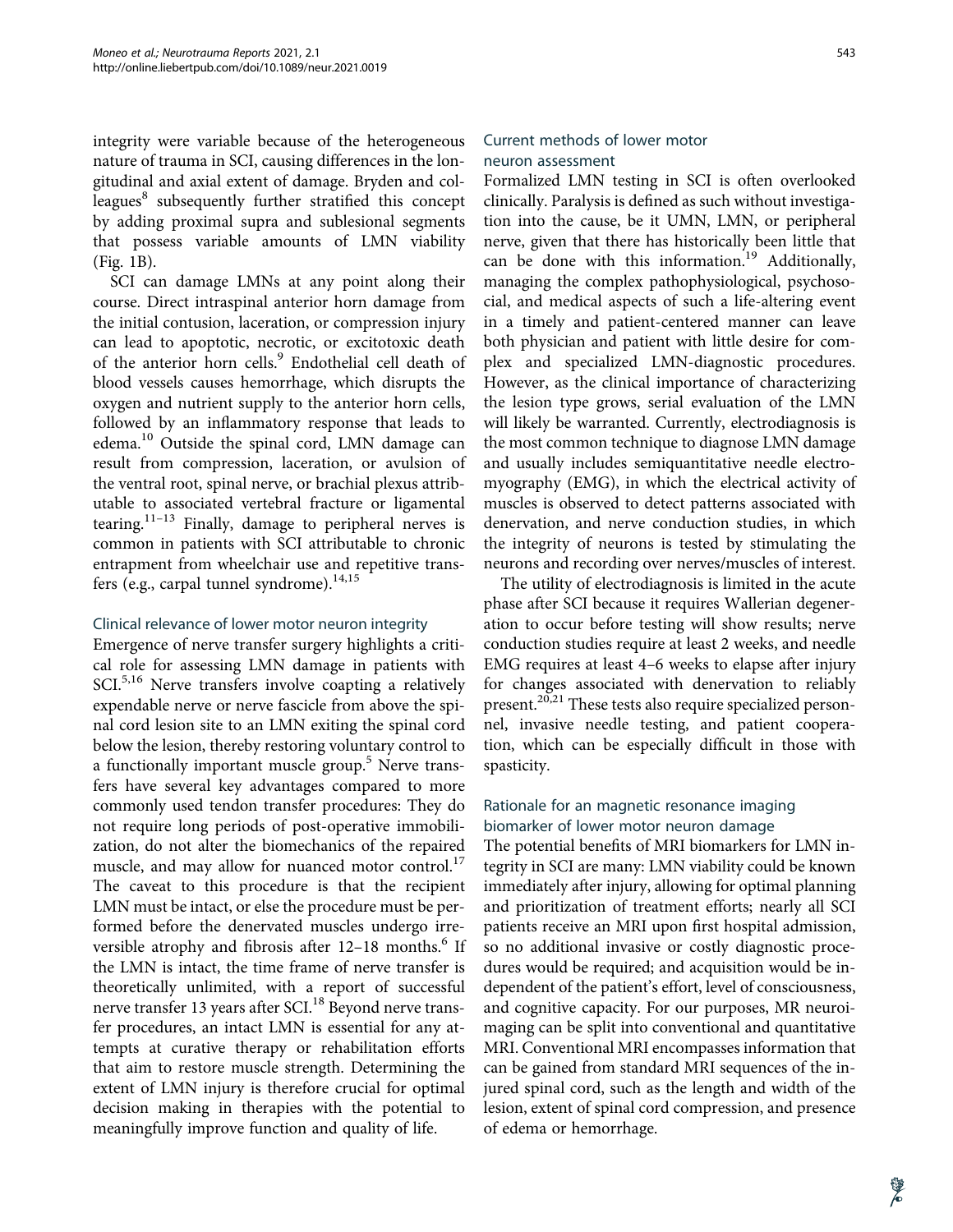

FIG. 2. Concepts of diffusion tensor imaging (DTI). (A) DTI maps the amount of diffusion in three directions (eigenvalues  $\lambda_1$ ,  $\lambda_2$ , and  $\lambda_3$ ) to a diffusion tensor. When applied to imaging of neurons, changes in directionality and extent of diffusion can indicate disruptions to the natural highly polarized diffusion parallel to the length of the axon and suggest changes in integrity or functional status. (B) From the eigenvalues of DTI, the following parameters are derived: Axial diffusivity is the dominant diffusion direction, typically parallel to the length of the axons; radial diffusivity is diffusion perpendicular to the axial diffusivity. Fractional anisotropy is the degree to which diffusion is restricted to a single direction, as a value between 0 and 1. Mean diffusivity quantifies the overall amount of diffusion occurring between all three planes. Reprinted from Nature Reviews Neurology, Vol. 15/12, Gergely David, Siawoosh Mohammadi, Allan R. Martin, Julien Cohen-Adad, Nikolaus Weiskopf, Alan Thompson, and Patrick Freund, Traumatic and nontraumatic spinal cord injury: pathological insights from neuroimaging, pages 718–731, copyright (2019), with permission from Springer Nature.

The most rapidly advancing spinal cord neuroimaging techniques fall under the umbrella of quantitative MRI, which uses special sequences to quantify microstructural features of tissue. The most notable quantitative MRI technique in this context is diffusion tensor imaging (DTI), which assesses changes in the microstructural extent and directionality of water diffusion as indirect measurements of specific pathological processes (Fig. 2). Because diffusion in healthy neurons is naturally polarized (anisotropic), changes in the amount and directionality of diffusion after injury have the potential to identify, localize, and characterize tissue damage earlier and more precisely than currently used diagnostic methods. The metrics of DTI can be analyzed at the voxel level to objectively study specific regions and levels of the spinal cord, for example, the ventral horn and exiting LMNs in the levels within and adjacent to a lesion.<sup>22</sup>

#### **Methods**

To find any published accounts of investigations into either conventional or quantitative MRI utilized to characterize LMN damage in SCI, PubMed, EMBASE, MEDLINE, and the Cochrane Central Register of Controlled Trials were searched on April 27, 2021 for articles published from inception to April 27, 2021 (Supplementary Appendix SA1). Fifty-eight articles were identified after the removal of duplicates. Our inclusion criteria were: 1) The study must use MRI to identify LMN damage, as validated by histological, clinical, or electrodiagnostic exam, and 2) the subject must have a traumatic SCI.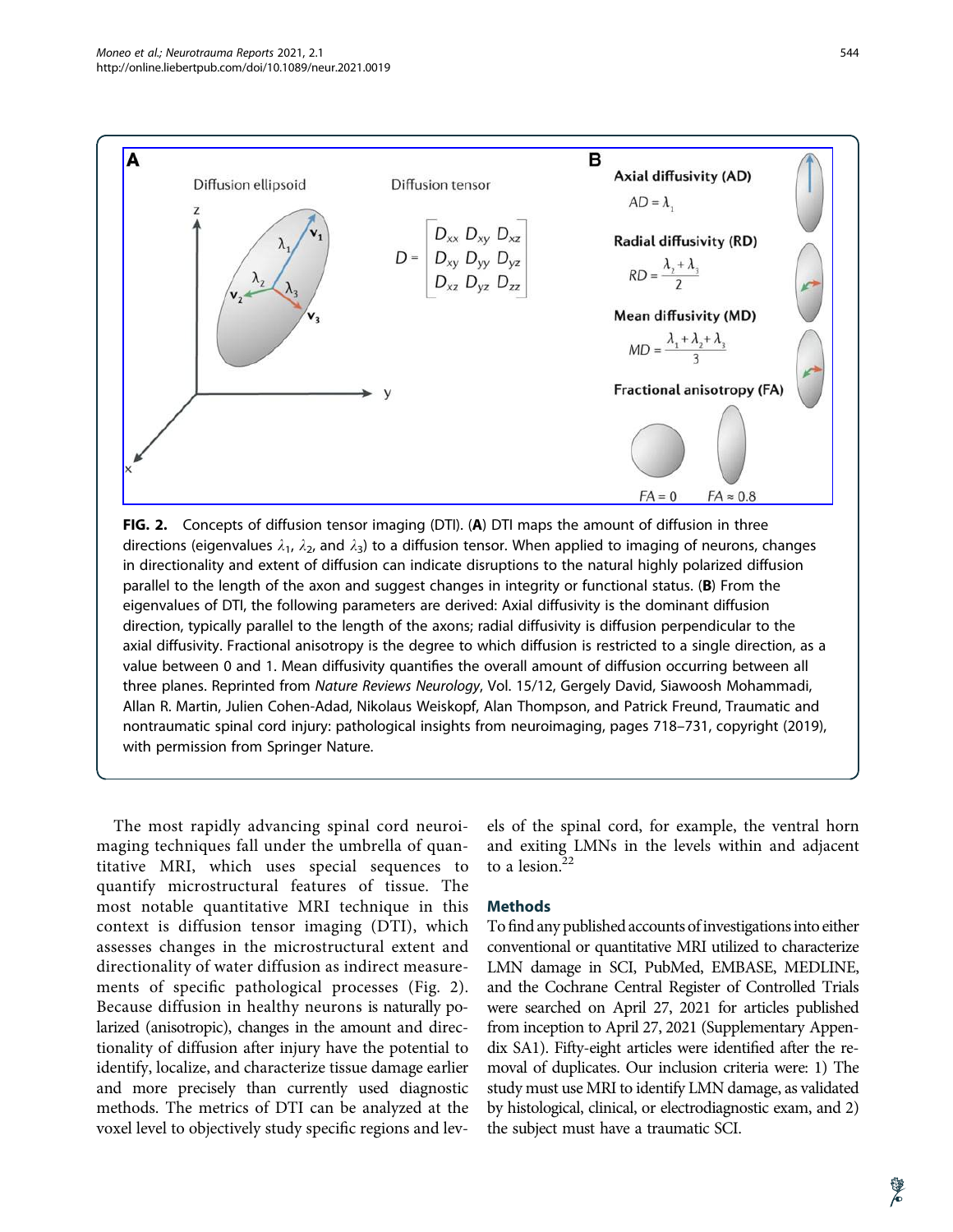#### **Results**

Two studies were identified. Yang and colleagues<sup>2</sup> studied 5 patients with SCI and showed that 4 patients with low motor unit count, as estimated by EMG studies, showed MRI evidence of damage to the anterior aspect of the cervical spinal cord, as compared to a control patient with normal motor unit counts, and damage visible on MRI. Frostell and colleagues<sup>23</sup> found a nearlinear  $(r=0.97)$  correlation between the length of spinal cord discontinuity, as determined by MRI, and the number of denervated intercostal segments, as determined by EMG, in 5 patients with complete thoracic SCI.

#### **Discussion**

To the extent of our literature search, the application of either conventional or quantitative MRI biomarkers to identify LMN damage remains effectively unexplored. The following discussion therefore attempts to summarize potential MRI biomarkers of spinal cord and neuronal damage that have been examined for other purposes, but may also provide value in future work to characterize a biomarker for LMN damage in SCI.

Conventional MRI features that may be used to predict LMN damage in SCI include longitudinal and axial patterns of hemorrhage, edema, swelling, and compression. Derived from these individual features, the Brain and Spinal Injury Score integrates signals from axial T2-weighted images obtained at the site of the lesion within 48 h of admission to stratify injuries into five patterns based on the extent of hyperintensity and presence of hemorrhage. $24$  This system has shown early validation in predicting American Spinal Injury Association Impairment Scale grade at 1 year, as well as conversion to a lower grade.<sup>25</sup> Given that these parameters have shown some success in predicting certain neurological outcomes, exploration of potential application to the purpose of identifying LMN damage may be warranted as well. $25-27$ 

The most useful information from conventional MRI would likely come from a segmentation approach that combines the sagittal length of the lesion with the axial extent into the ventral horn to predict involvement of anterior horn cells at various levels, to better define the injured metamere. Because of the widespread use of conventional MRI in SCI, lack of special image-acquisition techniques required, utility in prognostication of other outcomes, and lack of previous exploration, conventional MRI features could be explored for their utility as potential biomarkers for LMN damage.

Conventional MRI has several potential limitations as a source of biomarker for LMN damage. Interpretation is based solely on identifying areas of hyper- and hypointensity, which are not specific to pathological changes. Further, changes that are below the threshold of visibility are not detected despite potential clinical significance. These limitations can be overcome with new quantitative MRI techniques.

Quantitative MRI techniques such as DTI can detect microstructural tissue integrity to precisely identify damage at the voxel level. $^{28}$  Applying the abundance of data derived from these quantitative MRI techniques shows great promise in the development of early, accurate, and non-invasive biomarkers of LMN integrity. Given that little work on this specific purpose has been published, applications to comparable objectives are examined here through the lens of potential utilization as biomarkers for LMN viability.

DTI uses specialized MRI sequences to quantify the directionality of water diffusion within tissue.<sup>29</sup> Specific combinations of parameters that indicate the pattern and extent of diffusion within neurons have been recognized to correspond to distinct pathophysiological features of injured spinal cords and peripheral nerves.<sup>30</sup> DTI has primarily been studied in white matter because it has greater anisotropy; however, gray matter also has an inherent set of natural DTI parameters that change significantly in SCI.<sup>31</sup> Techniques have been developed to analyze DTI parameters within subdivisions of gray matter using T2\*-weighted images to delineate axial regions of interest, overlaid with DTI data.28,31 Using this technique, David and colleagues $31$  identified transsynaptic degeneration specific to the ventral horn of the lumbar enlargement after cervical SCI and correlated DTI parameters of these ventral horns to electrodiagnostic outcomes. This is conceptually promising to the application of defining the injured metamere and specific LMN integrity in the acute phase after SCI, because of the regional specificity and validation to motor function.

The use of DTI in the study of white matter tracts suggests that determining the integrity of LMNs exiting the spinal cord within spinal nerve roots, spinal nerves, plexuses, or peripheral nerves would be feasible in the context of SCI. The idea of applying DTI to the diagnosis of root avulsions is compelling and has been the focus of much recent research, primarily focused on brachial plexus injury. $32$  In the acute phase after traumatic axonal injury, DTI analysis at the site of injury, as well as progressively distal to the lesion over time (because of Wallerian degeneration), shows decreased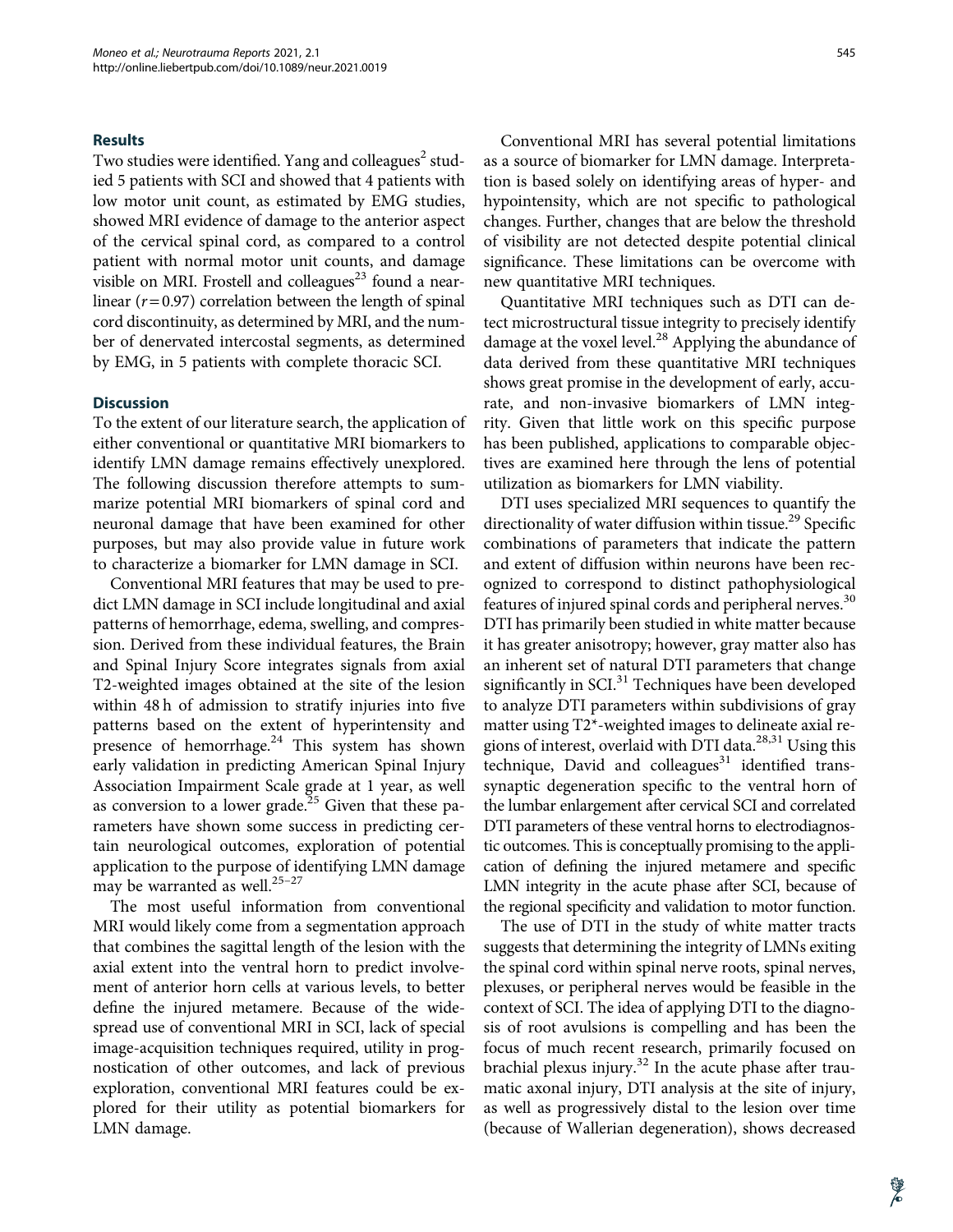fractional anisotropy and increased radial diffusivity.<sup>33,34</sup> These features are less evident proximal to the damaged nerve and more prominent in more-severe injuries, such as axonotmesis or neurotmesis, as compared to neurapraxia.32,33 In theory, the high sensitivity for microstructural changes may allow immediate DTI analysis of LMNs to identify peripheral nerve lesions without having to wait for the progression of Wallerian degeneration, as is required in electrodiagnosis.

There are several limitations to DTI that must be overcome before translation into clinical practice for patients with SCI. First, inherent in the technique of DTI is that all measures are indirect and will thus require extensive validation before clinical use. Study of DTI is made even more difficult by the emergent and potentially life-threatening nature of acute SCI given that safety and stabilization take obvious priority over the implementation of advanced imaging techniques. Quantitative MRI spinal cord imaging acquisition is technically challenging because of the small diameter of the spinal cord, physiological motion of the body in the area from the lungs and heart, and presence of metallic stabilization elements.<sup>34</sup> Overcoming each of these obstacles requires increasing complexity to the hardware, proprietary sequences, and acquisition times.<sup>35</sup> Although, at present, the challenges described preclude quantitative MRI from meaningful clinical utility, this area is rapidly progressing, and much work is being done to surmount these obstacles and bring these techniques into standard practice.<sup>34</sup>

#### Conclusion

As therapies to restore functionality in patients with SCI progress, successful implementation requires awareness of the viability of LMNs. Current methods of LMN diagnosis have limitations that may be overcome by MRI biomarkers. Current literature on the use of conventional or quantitative MRI for LMN diagnosis in SCI is not available. Therefore, we summarized the potential of MRI techniques to this purpose by examining their application to similar scenarios. Our view is that despite limitations preventing immediate translation to clinical practice, investigation into potential utilization of MRI biomarkers to this clinical problem is justified.

#### Acknowledgments

Figure 1A was created with BioRender.com.

#### Authors' Contributions

Jethro Moneo contributed to the conceptualization, study design, data acquisition, analysis, and manuscript composition. Dr. Michael Berger contributed to the conceptualization, study design, and manuscript revision. Dr. John Kramer contributed manuscript revisions and valuable experience with MRI in spinal cord injuries. Dr. Thomas Nightingale contributed manuscript revisions and valuable experience in spinal cord injury research.

#### Funding Information

This study was supported with a seed grant from the Rick Hansen Foundation, grant number F19-05863.

#### Author Disclosure Statement

No competing financial interests exist.

#### Supplementary Material

Supplementary Appendix SA1

#### **References**

- 1. Coulet, B., Allieu, Y., and Chammas, M. (2002). Injured metamere and functional surgery of the tetraplegic upper limb. [Hand. Clin.](https://www.liebertpub.com/action/showLinks?pmid=12474592&crossref=10.1016%2FS0749-0712%2802%2900020-3&citationId=p_5) 18, 399–412.
- 2. Yang, J., Stein, R., Jhamandas, J., and Gordon, T. (1990). Motor unit numbers and contractile properties after spinal cord injury. [Ann. Neurol.](https://www.liebertpub.com/action/showLinks?pmid=2252362&crossref=10.1002%2Fana.410280405&citationId=p_6) 28, 496–502.
- 3. Mulcahey, M.-J., Smith, B., and Betz, R. (1999). Evaluation of the lower motor neuron integrity of upper extremity muscles in high level spinal cord injury. [Spinal Cord](https://www.liebertpub.com/action/showLinks?pmid=10455536&crossref=10.1038%2Fsj.sc.3100889&citationId=p_7) 37, 585–591.
- 4. Ahuja, C., Nori, S., Tetreault, L., Wilson, J., Kwon, B., Harrop, J., Choi, D., and Fehlings, M. (2017). Traumatic spinal cord injury—repair and regenera-tion. [Neurosurgery](https://www.liebertpub.com/action/showLinks?pmid=28350947&crossref=10.1093%2Fneuros%2Fnyw080&citationId=p_8) 80, 9-22.
- 5. van Zyl, N., Hill, B., Cooper, C., Hahn, J., and Galea, M. (2019). Expanding traditional tendon-based techniques with nerve transfers for the restoration of upper limb function in tetraplegia: a prospective case series. [Lancet](https://www.liebertpub.com/action/showLinks?pmid=31280969&crossref=10.1016%2FS0140-6736%2819%2931143-2&citationId=p_9) 394, 565–575.
- 6. Brown, J., Shah, M., and Mackinnon, S. (2009). Distal nerve transfers: a biology-based rationale. [Neurosurg. Focus](https://www.liebertpub.com/action/showLinks?pmid=19416056&crossref=10.3171%2FFOC.2009.26.2.E12&citationId=p_10) 26, E12.
- 7. Dumitru, D., and Zwarts, M. (eds). (2005). Needle electromyography, in: Electrodiagnostic Medicine. D. Dumitru, A. Amato, and M. Zwarts (eds). Hanley & Belfus: Philadelphia, PA, pps. 257–292.
- 8. Bryden, A., Kilgore, K., and Nemunaitis, G. (2018). Advanced assessment of the upper limb in tetraplegia: a three-tiered approach to characterizing paralysis. [Top. Spinal Cord Inj. Rehabil.](https://www.liebertpub.com/action/showLinks?pmid=29997424&crossref=10.1310%2Fsci2403-206&citationId=p_12) 24, 206–216.
- 9. Ahuja, C., Wilson, J., Nori, S., Kotter, M., Druschel, C., Curt, A., and Fehlings, M. (2017). Traumatic spinal cord injury. [Nat. Rev. Dis. Primers](https://www.liebertpub.com/action/showLinks?pmid=28447605&crossref=10.1038%2Fnrdp.2017.18&citationId=p_13) 3, 17018.
- 10. Saville, L., Pospisil, C., Mawhinney, L., Bao, F., Simedrea, F., Peters, A., O'Connell, P., Weaver, L., and Dekaban, G. (2004). A monoclonal antibody to CD11d reduces the inflammatory infiltrate into the injured spinal cord: a potential neuroprotective treatment. [J. Neuroimmunol.](https://www.liebertpub.com/action/showLinks?pmid=15465595&crossref=10.1016%2Fj.jneuroim.2004.07.002&citationId=p_14) 156, 42–57.
- 11. Akita, S., Wada, E., and Kawai, H. (2006). Combined injuries of the brachial plexus and spinal cord. [J. Bone Joint Surg. Br](https://www.liebertpub.com/action/showLinks?pmid=16645111&crossref=10.1302%2F0301-620X.88B5.17175&citationId=p_15). 88, 637–641.
- 12. Grundy, D., and Silver, J. (1981). Problems in the management of combined brachial plexus and spinal cord injuries. [Int. Rehabil. Med](https://www.liebertpub.com/action/showLinks?pmid=7309400&citationId=p_16). 3, 57–70.
- 13. Narakas, A. (1987). Injuries of the brachial plexus and neighboring peripheral nerves in vertebral fractures and other trauma of the cervical spine. [Orthopade](https://www.liebertpub.com/action/showLinks?pmid=3574946&citationId=p_17) 16, 81–86.
- 14. Aboonq, M. (2015). Pathophysiology of carpal tunnel syndrome. [Neuro](https://www.liebertpub.com/action/showLinks?pmid=25630774&citationId=p_18)[sciences \(Riyadh](https://www.liebertpub.com/action/showLinks?pmid=25630774&citationId=p_18)) 20, 4–9.
- 15. Asheghan, M., Hollisaz, M., Taheri, T., Kazemi, H., and Aghda, A. (2016). The prevalence of carpal tunnel syndrome among long-term manual wheelchair users with spinal cord injury: a cross-sectional study. [J. Spinal Cord](https://www.liebertpub.com/action/showLinks?pmid=26182184&crossref=10.1179%2F2045772315Y.0000000033&citationId=p_19) [Med.](https://www.liebertpub.com/action/showLinks?pmid=26182184&crossref=10.1179%2F2045772315Y.0000000033&citationId=p_19) 39, 265–271.